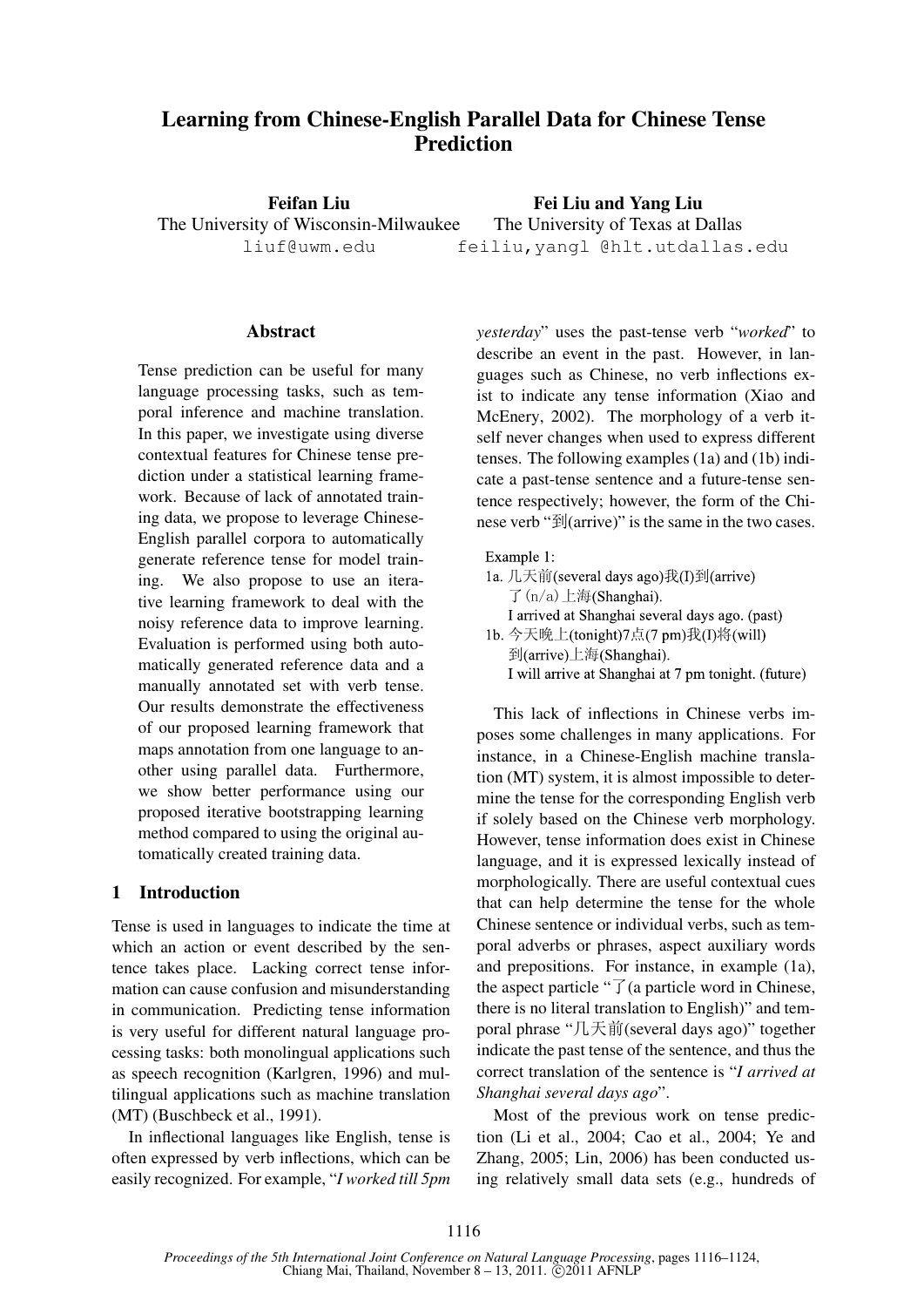Chinese sentences) and typically news article domain. They often require hand crafted rules in the systems. In this paper, we adopt a statistical classification framework for Chinese tense prediction. This study is different from previous work in that (a) we propose to utilize the parallel Chinese-English corpora to automatically generate reference tense information, which overcomes the limitation of insufficient training data as in previous work; (b) we evaluate a variety of linguistic contextual features for this task; and (c) we propose to use a modified bootstrapping iterative learning method in order to select more reliable and informative instances, which addresses the problem that the automatically derived training data is noisy. We evaluate our system by comparing with the automatically derived references as well as human annotations. Our experimental results have shown that our tense prediction system performs reasonably well, suggesting we can leverage the parallel data to learn information for one language from the other language, and that the iterative learning approach we proposed is effective.

## 2 Related Work

Time Expression Recognition and Normalization (TERN) was a task evaluated in the Automatic Content Extraction (ACE) program. It requires that certain temporal expressions mentioned in the documents be detected and recognized. Such temporal expressions include both absolute and relative expressions, durations, event-anchored expressions, and sets of times. The tense prediction task we investigate in this paper is related to the TERN task in that identifying temporal expressions may be helpful to determine the verb tense. Lin (Lin, 2003; Lin, 2006) outlined a framework for temporal interpretation in Chinese from a theoretical perspective. Hundreds of rules and situations were induced to determine the appropriate tense for Chinese sentences, based on information such as viewpoint aspect, verbal semantics, temporal adverbials, and complement and relative clauses. (Li and Wong, 2002; Li et al., 2001) used a rule-based approach to combine different types of temporal indicators for temporal relation classification. These indicators include time word, time position word, temporal adverb, auxiliary word, preposition word, auxiliary verb, trend verb, and some special verbs. (He et al., 2008) explored an error-driven strategy to derive heuristic rules

to recognize time expression. (Cheng, 2008) investigated using dependency structure analysis for temporal relation identification.

Machine learning methods have been adopted for the tense prediction task in recent years. (Li et al., 2004) and (Cao et al., 2004) investigated linguistic features including eleven temporal indicators and one event class, and compared several classifiers (e.g., decision trees, naive Bayes classifier). Their results showed that adopting collaborative bootstrapping approach was able to reduce the human efforts required for the task, though it also degraded the classification accuracy. (Ye and Zhang, 2005) applied conditional random fields for tense classification on Chinese news documents, and reported an overall sentence and paragraph level accuracy of around 58%.

In this paper, we attempt to automatically predict tense information using a classification framework with diverse contextual information, especially around the verbs in the sentence. To address the problem of lacking annotated data, we develop effective methods that leverage the aligned English sentences to obtain reference tense for Chinese. Similar mapping methods have been investigated recently for some natural language processing applications (Bentivogli et al., 2004; Ye and Zhang, 2005; Feldman et al., 2006; Pado and Lapata, 2009; Chen and Ji, 2009; Schwarck et al., 2010), where there are parallel corpora and annotation is only available for one language, thus allowing us to derive information for the other language based on the alignment. Since such automatically extracted labels are noisy, we further adopted a modified bootstrapping method for more effective learning. Bootstrapping or self-training has shown promising results in many different tasks by utilizing labeled and unlabeled data, such as named entity classification (Collins and Singer, 1999), parsing (McClosky et al., 2006), web page classification (Blum and Mitchell, 1998), relation and pattern extraction (Ravichandran and Hovy, 2002; Pasca et al., 2006), machine translation (Ueffing, 2006) and ontology population (Carlson et al., 2009).

## 3 Approaches for Chinese Tense Prediction

In this study, we focus on the prediction of absolute tense information, which indicates the rela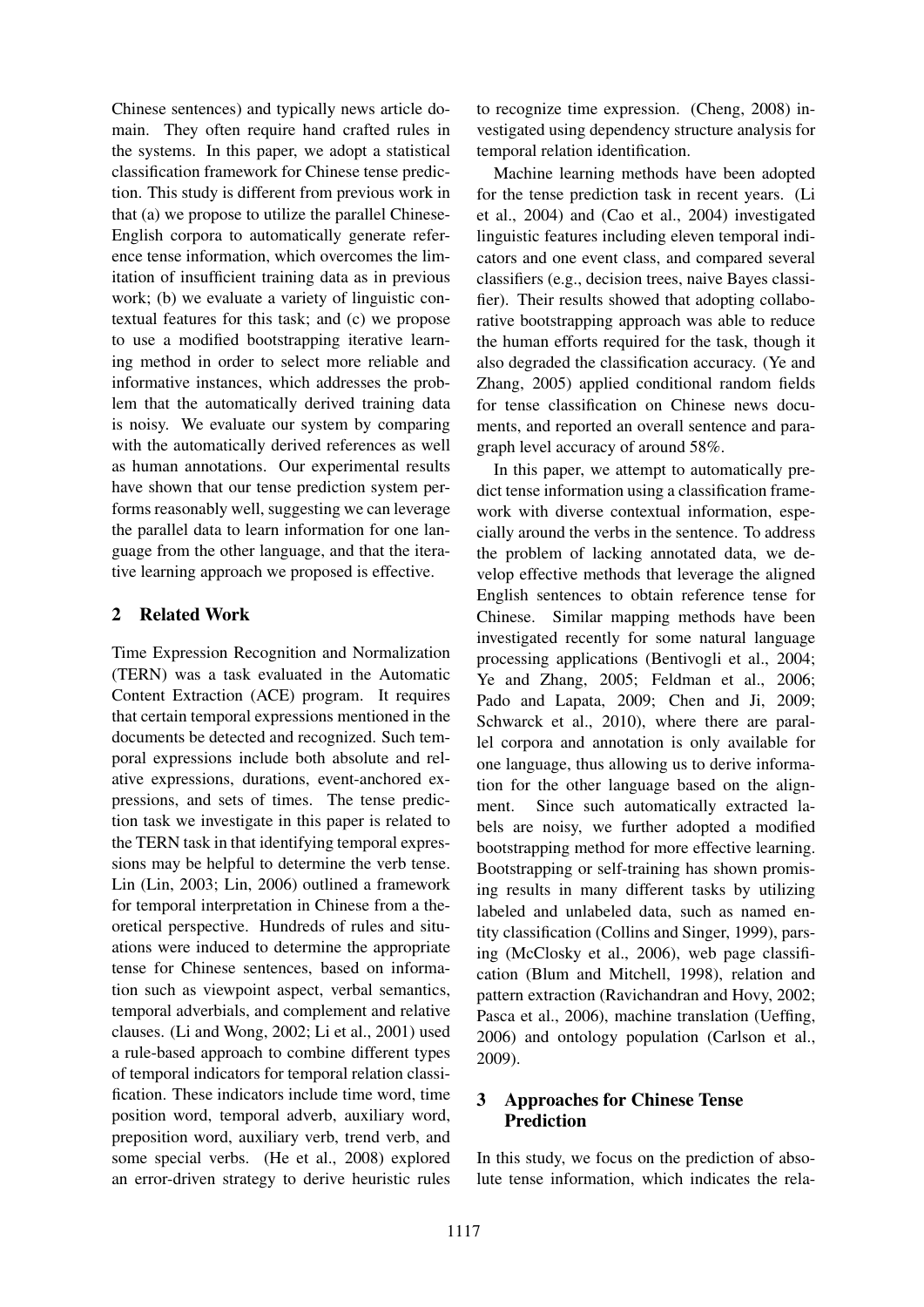tionship between the speech time and the event time under the Reichenbachian theory (Thompson, 2005). We consider four basic tenses: present, past, future, and infinitive. Other detailed tense and aspect information such as progressive and perfect is not used in this paper.

## 3.1 Problem Definition

The tense prediction task can be formulated as a classification task. We use a verb-based tense prediction setup, where our goal is to develop a classification system to assign each verb in the sentence a tense tag (from 4 basic tenses mentioned above). As illustrated in Example 2, tags of "1,2,3,4" denote infinitive, past, present, future tense respectively. Note that in the example the aspect particle " $\overrightarrow{J}$  (a particle word in Chinese, there is no literal translation to English)" not only is the indicator of past tense (as in Example 1), but also is used in the context of future tense. This shows the ambiguity and the challenges of the tense prediction problem.

Example 2:

上星期(last week) 没有(not) 完成(finish)/2 任务(the task), 我们(we) 计划(plan)/3 招募(recruit)/1 更多(more) 人(people), 因为(because) 下周五(next Friday) 我们(we) 就要(will) 汇报(submit)/4 结果(the results) 了。

Last week we did not finish the task, we plan to recruit more people because we will submit the results next Friday.

Compared to sentence-based framework, this verb-based setting is more flexible and has advantages especially for complex sentences. In addition, we expect that the verb-based setup is more beneficial for other applications, such as providing richer annotation for machine translation.

## 3.2 Leveraging Contextual Features for Tense Prediction

We use a supervised learning framework for tense classification of every verb. In this initial study, we investigate using some basic lexical features (i.e., words) and simple syntactic features (POS tags). The following lists all the features we used.

Bag of words (BOW) features: For each verb, we consider words before and after that verb within a predefined window length (5 in our experiments).

Words and POS patterns (WP): These include combinations of the word/POS tag of the current verb and those from either the previous or the following adjacent word. These features are expected to capture some expression patterns unique to some tense class. For example, the pattern "verb+ $\overrightarrow{J}$  (a particle word with no literal translation to English)" means a verb followed by a word " $\overrightarrow{J}$ ", which is often a good indicator of past tense.

Local bigram features: We hypothesize that in addition to information from the immediate previous and the following words of the verb, other adjacent words and patterns around the verb may also be good indicators for tense. They may form a temporal expression or part of it, such as " $\mathcal{L} \boxtimes \mathcal{L}$  fils (several days ago)". We thus extract the word bigrams before and after the verb within a 3 word window.

Global bigram features: We observe that useful cues to predict a verb's tense can appear anywhere in a sentence, therefore, we include all the bigrams in the sentence as the global feature.

Dependency features (DEP): We automatically derived dependency features for each verb as features, which are expected to capture long-distance temporal evidence through dependency relation.

Note that we limited the feature scope to within one sentence since we noticed that information from other sentences is often noisy and not helpful to determine the tense for verbs in the current sentence.

## 3.3 Automatic Extraction of Tense Reference based on Parallel Data

An important part of supervised learning is the collection of labeled data. For the tense prediction task, we need reference tense information for each Chinese verb. Currently there is no labeled data publicly available for this task. To avoid the time-consuming manual labeling efforts, we propose to leverage the parallel Chinese-English corpus to automatically obtain the tense annotation for Chinese verbs using the corresponding English data. The following describes our procedure.

POS tag and parse the English sentences, and generate tense information for each verb.

POS tag the Chinese sentences.

Align the English and Chinese sentences at the word level.

For each identified verb in the Chinese sentences, if it is aligned to one English verb,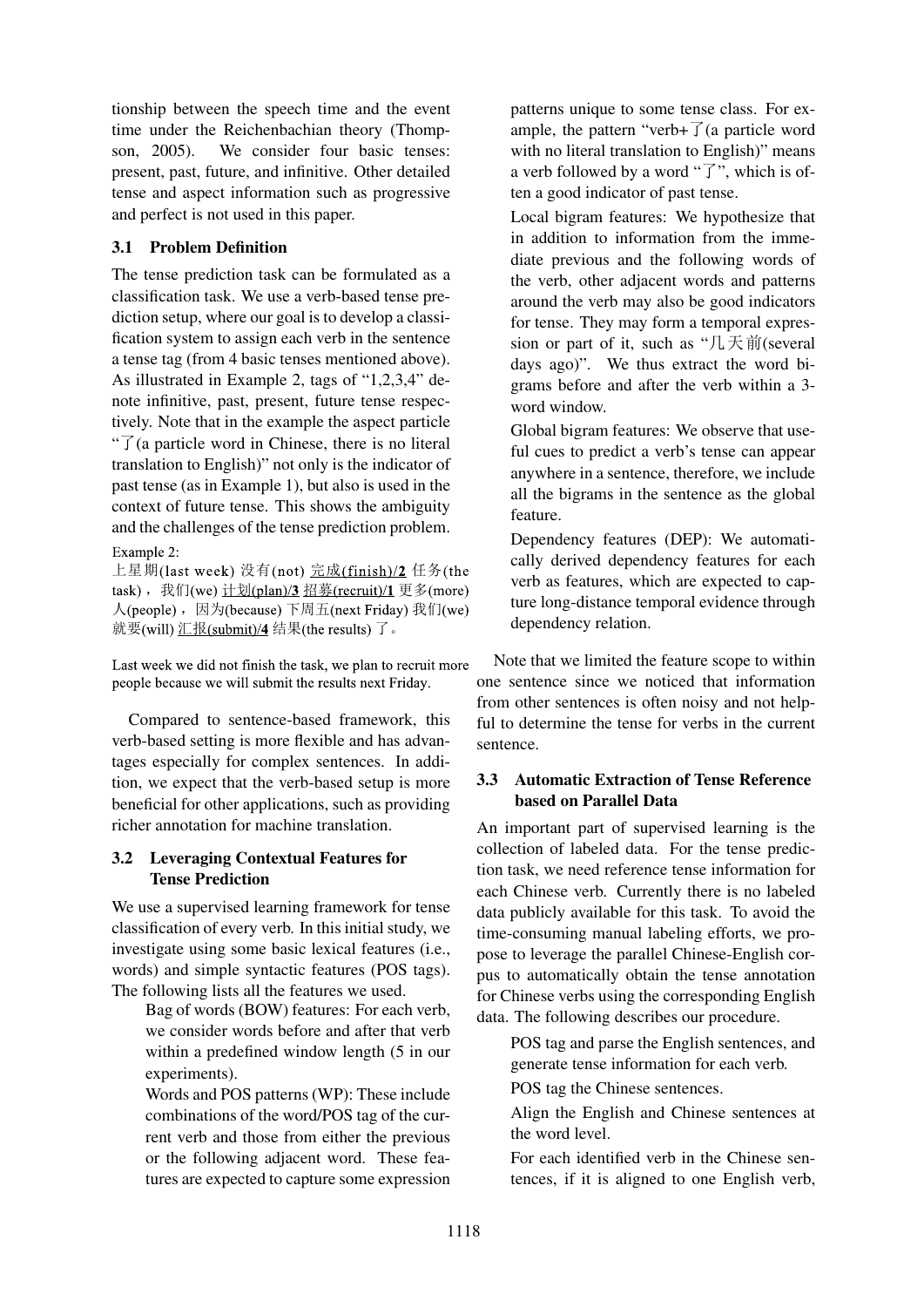or if it is aligned to multiple English verbs but with no conflicting tense types, then we use the corresponding English verb tense as the reference tag for that Chinese verb; otherwise, we do not include that Chinese verb in the training set.

This process of generating reference tense for the Chinese verbs is not perfect due to errors in English parsing and tense assignment, word alignment between Chinese and English, and Chinese POS tagging. In addition, tenses are not always well-alignable between two different languages. However, it can effectively make use of the large amount of existing parallel corpora and provides an efficient way to create a large set of labeled data automatically. In addition, most learning frameworks have the potential power to deal with noisy data and thus we expect this data set may still allow us to build an effective model for tense prediction. Furthermore, since one of our future plans is to use tense information in Chinese to help Chinese to English machine translation, we believe that using information derived from English suits this goal. (Ye and Zhang, 2005) also used a parallel Chinese-English corpus to obtain tense information, however, it was done manually. In contrast, our method is automated, which allows us to utilize a large amount of existing parallel data.

## 3.4 Iterative Learning Using Noisy Training Data

Since the reference data automatically derived from parallel corpora is noisy, we propose to use an iterative method to address this problem for more effective learning. Our method is similar to bootstrapping (or self-training), but different in that: (i) we do not have a gold-standard seed set to start with; (ii) our data is not fully unlabeled, instead it has the labels obtained from the mapping process using parallel data; and (iii) we use different data labeling and selection methods in the iterative learning process. Our algorithm is shown in Algorithm 1, with more detailed description below.

Create an initial set.

Unlike self-training, we do not have an initial human annotated seed set. Therefore we will select a reliable small set from our noisy data for iterative learning. Our expectation is that when testing the classifier on the data set used for training, the noisy data points

| Algorithm 1 Iterative learning algorithm from  |    |          |                |  |
|------------------------------------------------|----|----------|----------------|--|
| noisy data                                     |    |          |                |  |
| Let be the automatically labeled training data |    |          |                |  |
| Train classifier                               |    | on       |                |  |
| Select initial training set                    |    |          | based on self- |  |
| testing using                                  |    |          |                |  |
| for<br>tΩ                                      | do |          |                |  |
| Train classifier                               |    | $\alpha$ |                |  |
| Classify                                       |    | using    |                |  |
| Assign a label to each instance in             |    |          |                |  |
| Rank instances in each class                   |    |          |                |  |
| Select top data samples in each class,         |    |          |                |  |
| Update training data,                          |    |          |                |  |
| end for                                        |    |          |                |  |

(i.e., instances with incorrect initial labels) are likely to have wrong predictions or low confidence (note that there are other impacting factors such as the features and the classifier used). We define the confidence score for the classifier's output as the ratio between the probability of the predicted label and the probability of the second most probable label. Using this measure, we created an initial set containing 10% of the entire data that have the highest confidence scores. We also compared this confidence measure with using the standard posterior probabilities from the classifier, and found this performed better.

In each iteration, assign labels to instances in the set of unselected samples.

In each iteration, we first apply the currently trained classifier to label each instance that is not yet selected by the iterative process, and then assign a final label to an instance using information based on the current iteration classifier ( ) and the initially self-trained classifier (, which is trained using the entire data set). This is different from traditional bootstrapping where there is only one classifier during the iterations. When the two classifiers agree on the most likely tag for an instance, it is straightforward to assign this tag. When there is a disagreement, we need to resolve the conflict. For this, we use confidence score from each classifier (the same confidence measure as used above), and use the label from the classifier with a higher confidence score. To take into account of the difference of the score range, we normalize the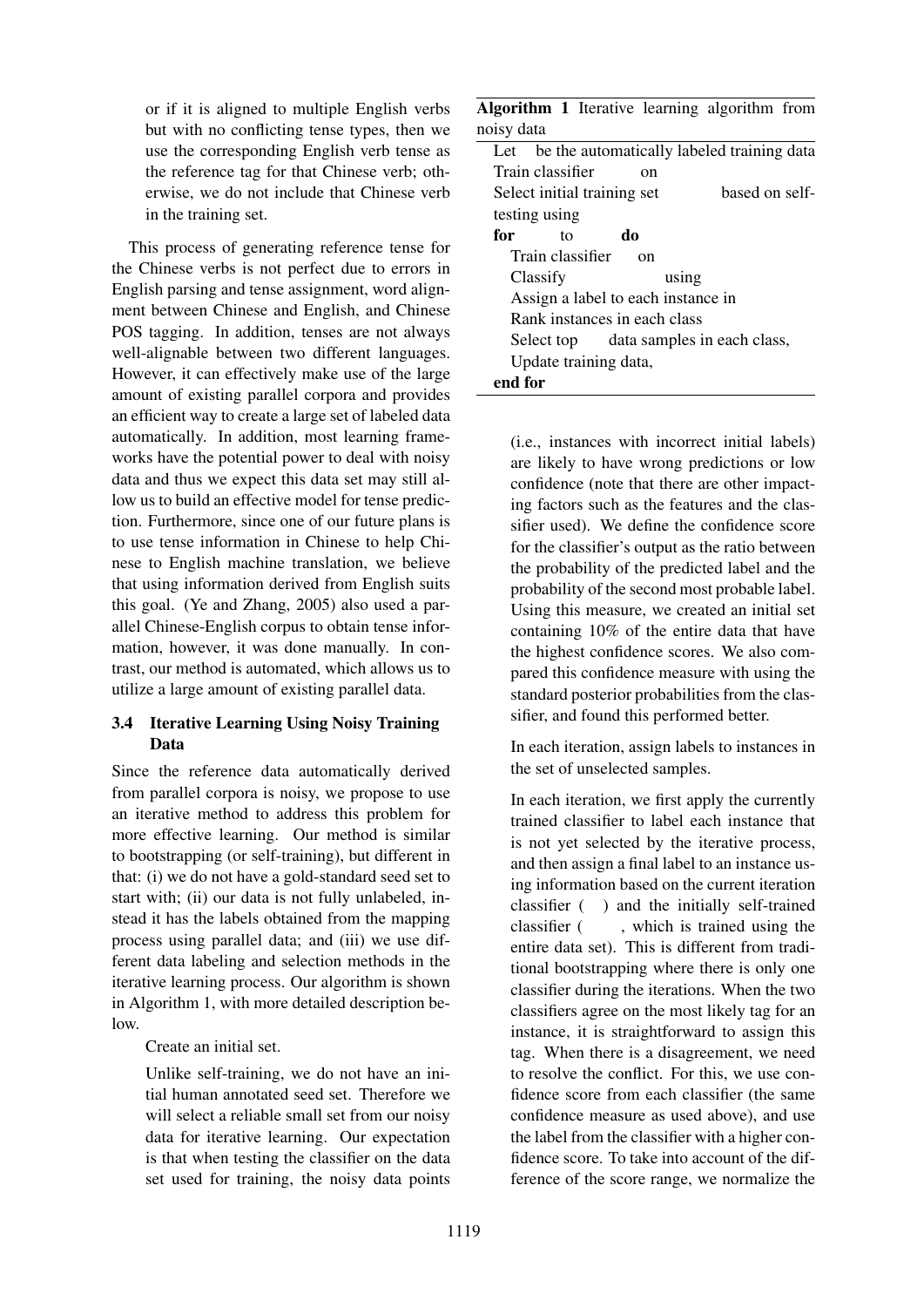confidence score: Rank instances.

This is needed for better selection of reliable and informative instances for model training. We rank instances in each tense category (their labels are determined from the previous step) based on the confidence score from the current classifier . We found this performed better than other metrics, such as Kullback-Leibler distance and Gap ratio.

 $\sim$ 

.

Select top-ranked instances to add to the training set.

Based on the above ranking, we selected the top  $(p \text{ is empirically set to } 0.5 \text{ in})$ this work) of instances in each class and added them to the training set for next iteration training. Some previous studies (e.g., (Carlson et al., 2009)) showed that constraints are useful for self-learning or semisupervised learning in terms of quality control. Therefore, in addition to the ranking scores above, during the selection process we consider more constraints. Specifically, for each instance we compare the labels generated based on three sources: original automatically derived label, prediction from the current classifier, and prediction from the initial self-trained classifier. We filter out cases using two different constraints: (a) Constraint I: neither the prediction from the current classifier nor the self-trained one is the same as the automatically derived label. (b) Constraint II: none of those three labels agree with others, that is, they are all different.

### 4 Experiments and Results

### 4.1 Data and Experimental Setup

The training data we used is from the Chinese-English parallel MT data collection provided by LDC for the DARPA GALE program. It comes from various domains: broadcast news, broadcast conversation, newswire, weblog, and newsgroup. We split the data into sentences when there is a period, question mark, or exclamation mark. All of the English sentences were parsed using the Charniak parser (Charniak and Johnson, 2005). The English verbs were then labeled with tense tags based on the parses. We used the Chinese POS tagger from (Huang et al., 2007) and Chinese dependency parser from (Chang et al., 2009). After preprocessing the source and target language

data (mainly word segmentation for Chinese and tokenization for English), we used GIZA++ (Och and Ney, 2003) to obtain a word-level alignment. After applying heuristic rules to eliminate verbs that have no aligned English verbs or are aligned to multiple verbs with conflicting tenses (see Section 3.3 for reference tense creation), we finally created a training set consisting of 279,379 verb instances and 38,087 sentences.

We chose the maximum entropy (ME) model as the classifier for tense prediction, because ME can effectively utilize many features and performs competitively with other approaches in many classification tasks. We used the ME implementation from (Zhang, 2006) with a Gaussian prior of 0.1 and 100 iterations in the model training.

### 4.2 Cross Validation Evaluation Using Automatically Generated Reference

First we directly use the automatically created training set and measure the cross validation performance, mainly to evaluate the modeling approach and features for tense prediction. We use classification accuracy as the performance measurement in this experiment. Table 1 shows the 5-fold cross validation results using different feature sets described in Section 3.2. The baseline is calculated when assigning the majority tag in the training set to all the test instances.

| Features        | Accuracy $(\% )$ |
|-----------------|------------------|
| <b>Baseline</b> | 34.70            |
| <b>BOW</b>      | 56.89            |
| $+ WP$          | 63.13            |
| + Local-Bigram  | 63.39            |
| + Global-Bigram | 64.90            |
| + Dependency    | 65.02            |

Table 1: Classification accuracy using different feature sets for verb-based tense prediction. Results are based on 5-fold cross-validation using automatically generated tense labels.

We found that adding contextual feature sets improves performance incrementally. When only bag of words (BOW) features are used, the accuracy is 56.89%, substantially better than the baseline of 34.70%. Adding "word and POS pattern" (WP) around verbs yields significant improvement, resulting in the accuracy of 63.13%, 7.8% gain compared to using BOW features only. This suggests that such combination of word and POS may represent some syntactic characteristics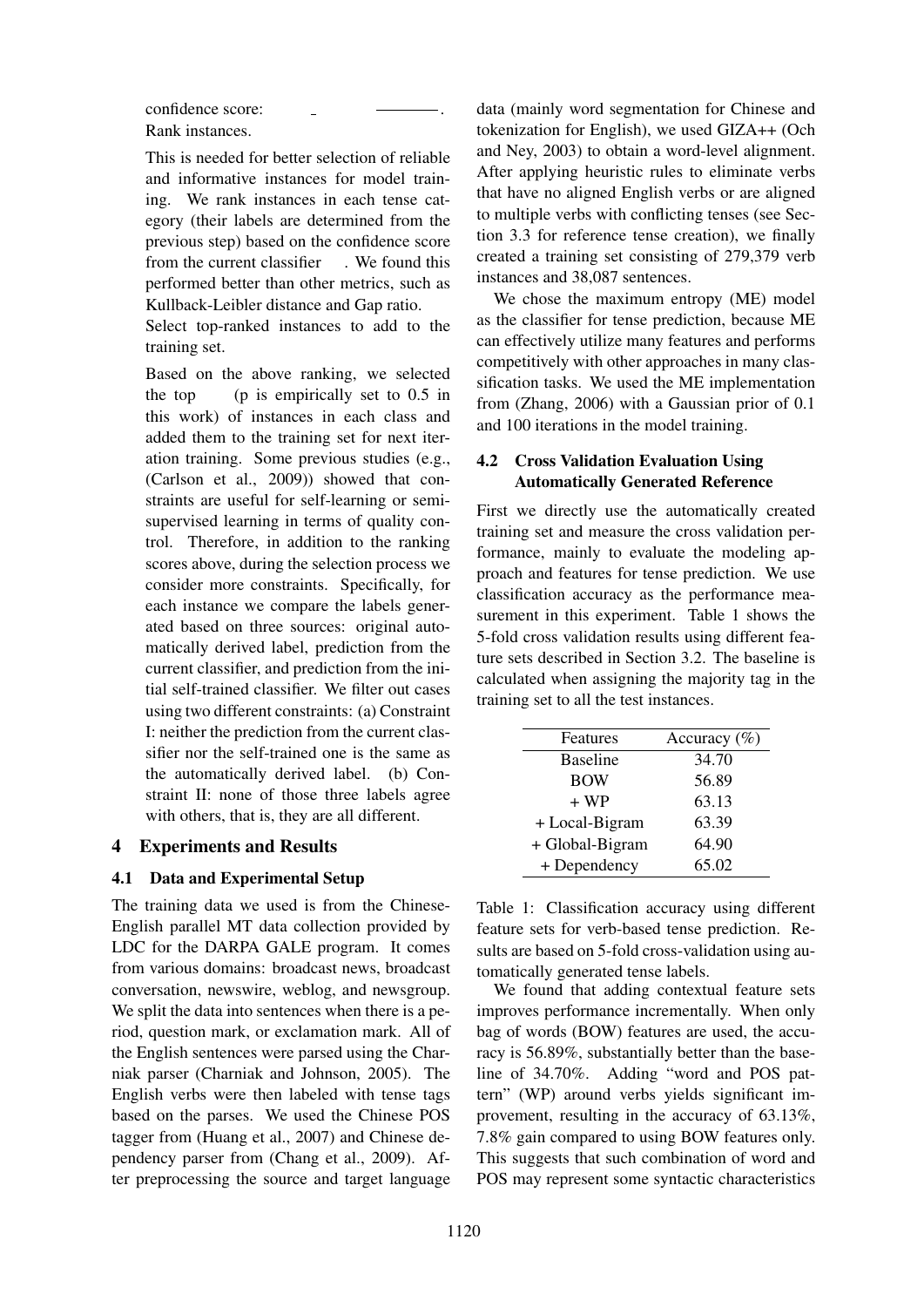and is more indicative of tense information. As expected, adding local bigram features slightly improves the performance and global bigram features can further boost the tense classification performance, yielding an accuracy of 64.90%. This shows that for verb tense prediction, global bigrams can provide some helpful information complementary to local features in recognizing tense information. Interestingly, adding dependency features only slightly improved the performance, which could be due to the low quality of dependency extraction on speech data. On the other hand, incrementally adding features might not clearly indicate the contribution of each feature type due to overlap problem. We further conducted experiments to see the effects of excluding each feature type at one time. The results show similar patterns to the above, showing the "BOW" and "Global-Bigram" features are most important features, and "Local-Bigram" and "Dependency" features are least important features.

Note that the training data is noisy due to the automatic process. To have a better understanding of the data quality, we decided to sample a small subset of the data and create human annotation. We randomly selected 2 files in the training data and asked a native Chinese speaker to manually label the first 150 utterances of each file. The annotator was asked to decide which verbs to label and assign the appropriate tense labels. No other explicit instructions were provided. During annotation, the human annotator found that many cases are ambiguous and felt tense labeling is quite subjective, suggesting creating human annotation for tense is very challenging as investigated in (Xue et al., 2008). Using this small data set, we found that the percentage of correct tense labels by the automatic alignment process was 78.52% (329 out of 419 instances), which seems quite satisfying, although further inspection is still needed.

#### 4.3 Evaluation on Human Annotated Data

Another setting we use to evaluate the automatic tense prediction performance is by comparing to human annotation. We performed a pilot annotation for verb tense. The same native Chinese speaker as that who created the small sample training set manually annotated the verbs with tense types using 900 utterances from 6 randomly selected files in the GALE MT 2007 development set. In total, 2484 verbs were labeled by the human annotator, and these are used as the references to measure the performance of our automatic tense prediction system.

Because the POS tagger may miss some verbs and thus there will be no system hypothesis for those verbs, two different metrics are used in this evaluation. One is the labeled recall rate, defined as the percentage of the correctly labeled verbs out of the human labeled verbs; the other metric is the tense classification accuracy measured using only those verbs that are identified by both the POS tagger and the human annotator. As dependency features do not seem to be reliable enough, we trained two models from the automatically generated data set to validate its effectiveness on test data: one is using all the features (ALL) and the other one excludes dependency features (W/O Dependency). The results are shown in Table 2. To make a more competitive baseline system, instead of using the majority category of all the verbs on the training set, we used the majority tag for each individual verb.

| System          | $Recall(\%)$ | Accuracy(%) |
|-----------------|--------------|-------------|
| <b>Baseline</b> | 52.79        | 56.52       |
| ALL.            | 71.50        | 74.80       |
| W/O Dependency  | 73.09        | 76.49       |

Table 2: Verb tense prediction performance on the human annotated test data.

We can see that the POS tagging errors (i.e., missing verbs) have a noticeable impact on system performance. Note that there is a difference between the baseline performance using the human annotation vs. the automatically created data set. There are two reasons for this. First is the different class distributions in the two data sets, for example, about 28%, 34%, 32%, and 16% for infinitive, past, present, and future tense respectively in the automatically labeled set, and 15%, 35%, 42%, and 8% in human annotation. Second, the baseline results in Table 2 are word-based, rather than the majority class for the entire set.

Our results show that using parallel data to derive reference annotations is a promising approach for a statistical learning framework, achieving the best performance of 76.49% compared with the baseline of 56.52%. Although adding dependency features obtained small improvement for the cross validation result, it degraded the performance on test set (see last row in Table 2). Therefore we exclude that feature for subsequent experiments. We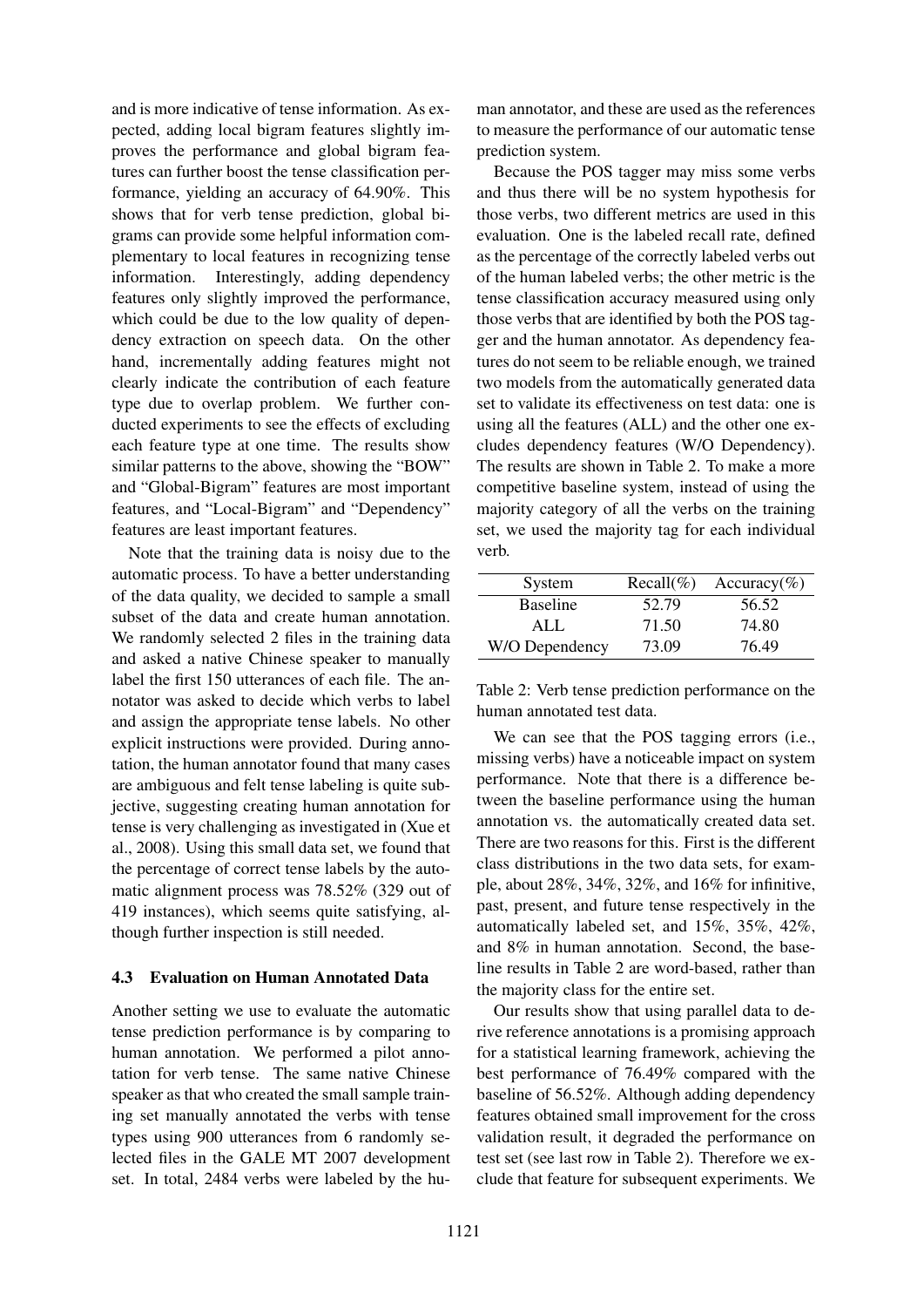also observe that the performance is much better compared to Table 1, even though the class distributions are different in training and testing (which may affect statistical learning). One explanation might be that noisy labels from automatically generated training data may harm the cross validation performance. In addition, statistical learning can deal with the noisy data for training a robust model on unseen test data. We will show how the effects of noisy labels can be further reduced by iterative learning in next section.

#### 4.4 Iterative Learning Results

Table 3 shows the best results for three iterative learning settings evaluated using the human annotated data set. These are from different numbers of iterations with different combinations of label assignment and instance ranking methods. We can see that using iterative learning generally improved tense classification in different settings – achieving the best accuracy of 77.49% compared to the original 76.49%, and the best recall rate of 74.02% compared to the original 73.09%. It suggests that our proposed learning method can effectively overcome some negative impact of the noisy training data, by iteratively selecting more likely trustworthy instances for model training. The best performance was obtained by applying constraint II (74.02%/77.49%), while adding constraint I degraded the performance a lot, which could be because using constrain I mislead the iterative process as more rules would miss out some useful training instances in the early stage. It suggests that adding appropriate constrains in the iterative bootstrapping process can provide better quality control for improved performance.

| <b>Selection Constraint</b> | Recall $(\%)$ | Accuracy $(\% )$ |
|-----------------------------|---------------|------------------|
| W/O Constraints             | 73.85         | 77.31            |
| Constraint I                | 72.31         | 75.72            |
| Constraint II               | 74.02         | 77.49            |

Table 3: Verb tense prediction performance on the human annotated test data using iterative learning. The results using the original training data are 73.09 and 76.49 for recall and accuracy.

For the iterative learning algorithm, we also examined its learning curve. Figure 1 shows the curves for the above best system using Constraint II. The horizontal dotted line is the baseline result when we just use the original data without it-

erative learning. We notice that performance in the early iterations generally increases (with some fluctuations) as more data samples are added for model training. After certain number of iterations, the performance starts dropping, since some added instances are noisy and do not help learning. Based on the trend shown in the curve, we expect that when the classifier itself improves, such as when incorporating more discriminative features, the learning curve could potentially increase further. The curves for other settings show similar patterns, with the best results achieved at different number of iterations.



Figure 1: Learning curve of the iterative learning approach.

Another question we try to answer is how much we can attribute the performance improvement to iterative learning, or whether simply resampling can achieve similar performance. We examined re-sampling methods based on confidence measure (as described in iterative learning) to select similar number of samples as used in the iterative learning system above (using its optimal number of iterations), and then evaluated the classifier trained using this subset of the data. The results shows that simple re-sampling only obtained the accuracy of 74.58%, which is even worse than using the entire data set. Therefore we can conclude that the improvement we observe is mainly from the iterative learning method.

#### 4.5 Error Analysis

Example 3 illustrates some examples of errors from our analysis. We identified several reasons causing the errors of our tense prediction system:

Imperfect Chinese word segmentation and POS tagging results can directly affect the correct identification of Chinese verbs. In example (3a), the named entity " $\frac{1}{R}$   $\frac{1}{N}$ (Dell)" was incorrectly segmented as two Chinese words, and "戴" was further tagged as a verb due to its verb meaning "wear". In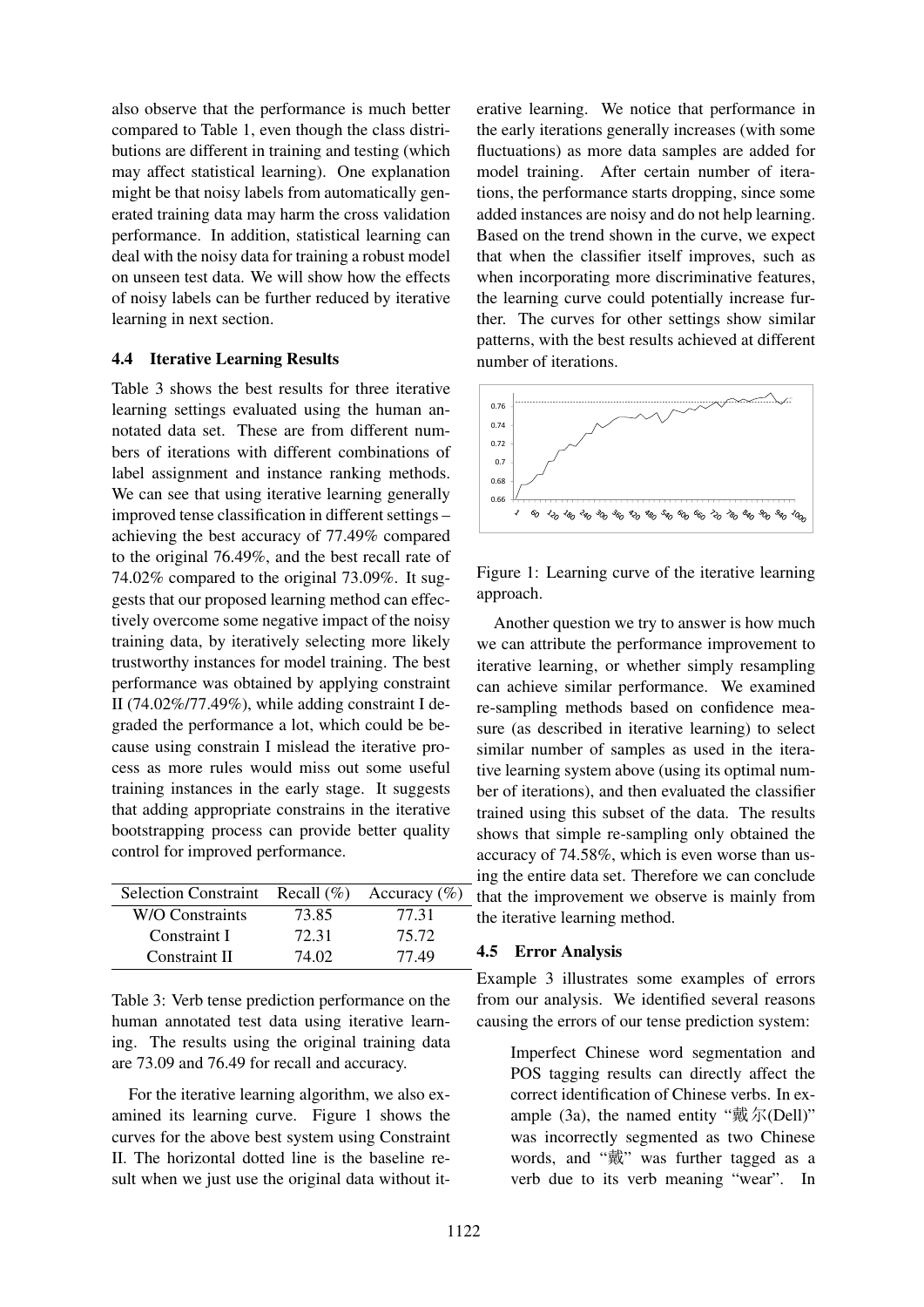Example 3:

3a) 戴/3 尔(Dell) 公司(Inc.) 新闻(media) 发言人 (spokesman) JessBlackburn 表示(indicate)/2, 该(the) 公司 (company) 正在(is) 评估(evaluating)/3 Google 的 软件 (software).

The spokesman of Dell Inc. indicated that, the company is evaluating the software from Google.

3b) 小时 (hour) 工部 (department) 分 (divide) / 3 职位 (position) 技能(skill) 要求(require)/3 不(not) 高(high)/1, 如(such as) 食品(food)促销员(salesman)/3、理货员(shelf stockers) 等(etc), 失业(unemployment) 人员(people) 经过(by) 简单 (simple)/3 的 培训(training) 即可(can) 上(take)/3 岗(job) 。

Some positions for hourly workers require less job skills, such as the food salesman, shelf stockers, etc., the unemployed can take the job after simple training.

3c) 负责人 (manager) 称 (claim)/2, 他们 (they) 会 (will) 在 (by) 2005 年(year) 底(end) 完成(finish)/4 这项(the) 工程 (project).

The manager claimed that they would finish the project by the end of 2005.

example (3b), the phrase " $\sqrt{\frac{1}{2}}$  (hourly worker)部分(some)职位(position)" was incorrectly segmented and the resulting word "©(divide)" was incorrectly tagged as a verb. In addition, some adjectives were also wrongly recognized as verbs, such as "高(high)", "简单(simple)".

There is limitation using our current feature set and it needs deep understanding to derive the correct tense. In example (3c), the system assigns future tense to the Chinese verb "完 §(finish)" mainly because of the evidence " $\triangleq$ (will)". To correct this, the system needs to determine that "the end of 2005" already passed based on knowledge or other long distance context (e.g., "But they didn't." in the following sentence ).

The Chinese verb may not always be translated into English verbs, and vice versa. Training noises plus the imperfect alignment tools and other propagated errors from other preprocessing modules contributed another portion of errors.

Human annotation is not perfect. In some cases, both the system's output and human annotation are acceptable but they are not consistent. On the one hand, it shows the challenges of this task; on the other hand it suggests that investigation of inter-agreement among human subjects is needed in the future.

## 5 Conclusion and Future Work

In this paper, we have developed a classification approach to predict tense for Chinese verbs. We proposed an automatic mechanism to generate reference tense for the Chinese verbs that utilizes the Chinese-English parallel corpora, thus can efficiently create a large training set without relying on the time-consuming human annotation efforts. Our experimental results have shown that various contextual features around verbs can be effectively used to determine tense information, and this method of leveraging parallel corpora is feasible for Chinese tense prediction. In addition, the bootstrapping approach we explored in this paper further improves performance, proving to be an effective way to select training samples iteratively from noisy data.

In our future work, we will refine the process to automatically create the training set to better deal with problems from POS tagging, parsing, and alignment. A better data set will likely improve the tense prediction model. In addition, inter-agreement of human annotation on tense information is worth studying, especially for conversational style data. Finally, we will investigate using richer syntactic information and other semisupervised methods (e.g. co-training in (Bergsma et al., 2011)) for tense prediction, and more importantly, develop methods using tense information derived in our system for machine translation and other applications.

### Acknowledgments

We thank Eugene Charniak for providing his tools to obtain the tense information for the English verbs, Mary Harper for providing the parses for English and POS tagger for Mandarin, and Mari Ostendorf for useful discussions. This work was supported by DARPA under Contract No. HR0011-06-C-0023. Distribution is unlimited.

### References

- Luisa Bentivogli, Pamela Forner, and Emanuele Pianta. 2004. Evaluating cross-language annotation transfer in the multisemcor corpus. In *Proceedings of COLING*.
- S. Bergsma, D. Yarowsky, and K. Church. 2011. Using large monolingual and bilingual corpora to improve coordination disambiguation. In *Proceedings of ACL/HLT*.